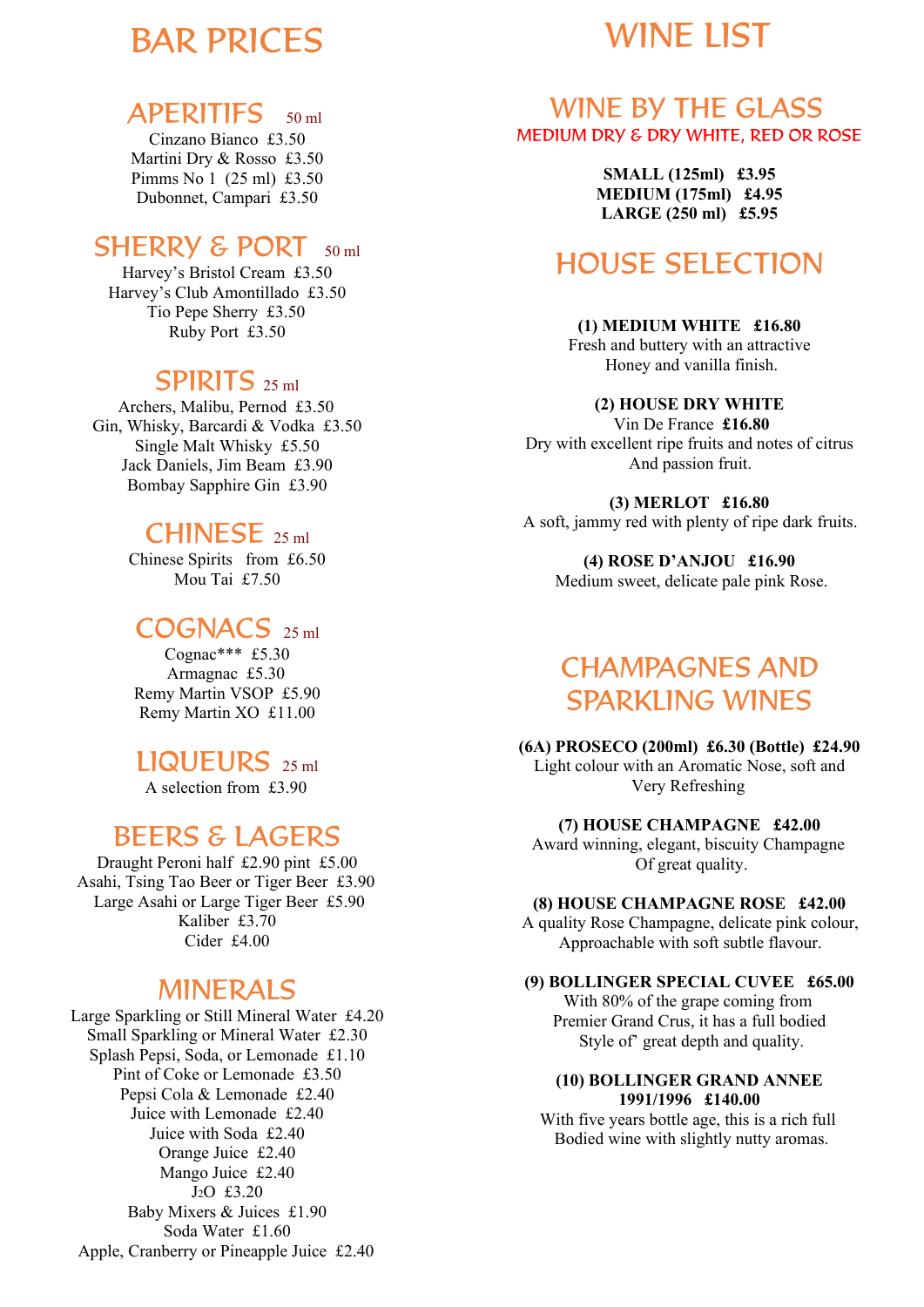# WHITE WINES

## BURGUNDY

## **(11) MÅCON BLANC VILLAGES £24.20**

A stylish elegant, dry and most refreshing white wine.

### **(12) MONTAGNY £39.00**

A quality white burgundy, a concentration of flavours with a floral bouquet.

#### **(13) CHABLIS JEAN MARC BROCARD £34.50**

A refreshing elegant wine for a limestone terroir, producing the characteristic mineral flavour.

### **(14) CHABLIS**

### **1èr CRU, MONTMAINS £42.00**

A quality wine produced from grape achieving full ripeness. This wine has an intense rich honey style and long finish.

## BORDEAUX

**(15) SAUVIGNON BLANC £19.80** Lovely, crisp, dry and elegant wine with a clean finish.

## ALSACE

**(16) GEWURZTRAMINER TRADITION £26.50** Full, spicy aromatic wine with a perfect acidity, excellent with oriental cuisine.

## LOIRE

#### **(17) MUSCADET, DE SEVRE ET MAINE SUR LIE £24.80** A fine flavoursome wine, fresh and zesty due to it's maturation on the Lees.

### **(18) SANCERRE £32.00**

Dry, crisp and fresh with concentration fruitiness, Complimented by grassy aromas.

### **(19) POUILLY FUMÉ £36.90**

Intense Sauvignon aromas, balanced acidity, with a long finish.

# WHITE WINES

## **SPAIN**

**(20) MARQUÉ DE CÅERES RIOJA BLANCO £22.50**

Delightful pale green colour, fresh clean Taste and a full, crisp acidity.

## **ITALY**

**(21) PINOT GRIGIO £19.90** A light, fruity, aromatic white wine With crisp citrus flavours.

## **GERMANY**

**(22) PIESPORTER, MICHELSBERG Q.B.A. £19.50** Medium sweet with an appley character.

## **CHINA**

**(23) SAKE,<sup>½</sup> BOTTLE £14.50, BOTTLE £25.00** This is a flinty wine, which has plenty of character, well balanced and full bodied.

## SOUTH AFRICA

**(24) CHENIN BLANC £20.70** A delicious medium dry white, full of fresh tropical Fruit flavours, with a smooth lingering aftertaste.

## AUSTRALIA

**(25) SEMILLON CHARDONNAY £24.50** Fresh, medium bodied with a soft fruit finish and light oak.

#### **(26) PENFOLDS KOONUNGA HILL, CHARDONNAY £24.50**

A medium bodied wine, displaying ripe Melon and peach, oak matured to give depth, fullness and finesse.

## CHILE

#### **(27) SAUVIGNON BLANC £21.50**

Quite light in style, dry with finesse and citrus fruit flavours and a long crisp finish.